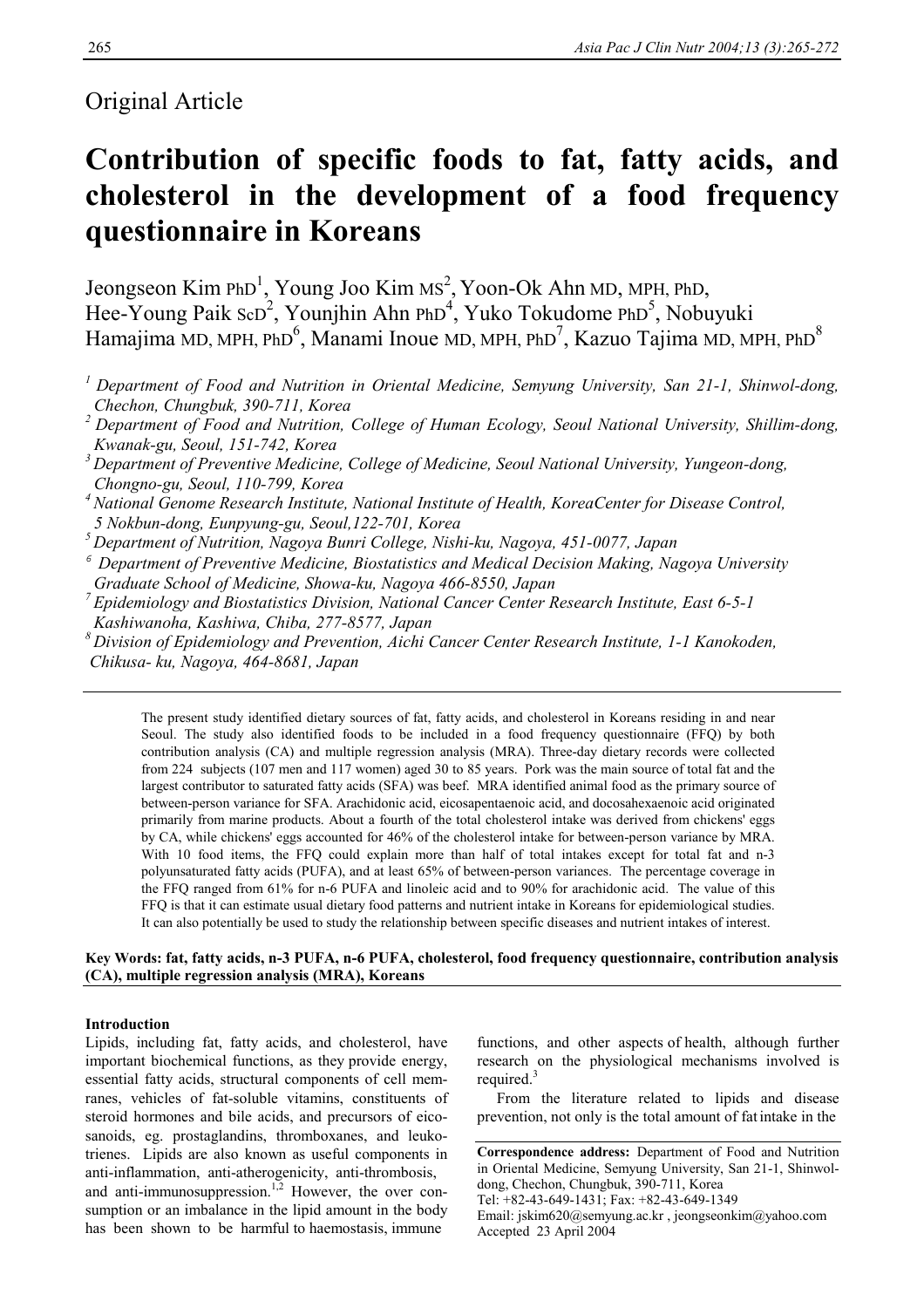diet important, but also the ratio of fatty acids should be taken into consideration. $4$  For example, research topics have focused on the ratio of n-6 polyunsaturated fatty acids (PUFA) to n-3 PUFA and on the ratio of PUFA to saturated fatty acids.<sup>4</sup> According to the national nutrition surveys conducted in Korea during the past thirty years, fat-derived energy intake has increased gradually throughout the period; i.e, 5.7% of total energy in 1971, 9.3% in 1976, 9.6% in 1981, 13.1% in 1986, 16.6% in 1991, 18.8% in 1995, and 19.2% in 1998.<sup>5</sup>

 Compared to Western people, the intake of fat and cholesterol by Koreans is reported to be lower. However, urban residents have made a rapid shift in terms of fat consumption, and now show consumption patterns similar to that associated with the Western diet. $6$  Such phenomena have occurred comparatively recently in Korea, over the past few decades as evidenced by the explosive growth of fast-food restaurants, a remarkable increase in red meat consumption versus a comparatively consistent rate of fish/shellfish consumption. Accordingly, the intake of SFA has increased in Korea, but the consumption of n-3 PUFA has decreased.<sup>5,6</sup>

 The blood cholesterol level of Koreans has been reported to be relatively lower than that of other Asian peoples and lower than in the Western countries.<sup>6</sup> However, Koreans show higher tendencies towards other disease risk factors (eg. hypertension, smoking, drinking). There has also been an accelerated shift from infectious to circulatory diseases, such as rheumatic heart disease, hypertensive disease, ischaemic heart disease, and cerebrovascular disease.<sup>5</sup> These changes in the pattern of disease prevalence and death rate are considered to concur with the shift in the Korean dietary pattern.

 Many of these chronic diseases have long latency periods, and they may be the result of dietary factors of many years duration.<sup>7</sup> Food frequency questionnaires (FFQs) are one of the commonly accepted tools for assessing dietary intake, and can be readily used to determine habitual food patterns. Several FFQs are available for epidemiologic studies in Koreans, $8,9$  however, to date few FFQs have been developed to assess the intake of the fatty acid subgroups, SFA, MUFA, and PUFA and that of cholesterol in the Korean diet.

 Therefore, the purpose of this study was to report the foods contributing to the absolute intake and betweenperson variance in lipid intakes in the diets of Koreans. The developed FFQ was evaluated for the percentage coverage of the specific nutrients.

### **Subjects and methods**

A total of 224 Koreans {107 males (48%) and 117 females  $(52\%)$  aged from 30 to 85 years  $\{30-39$  years, 81 persons (36%); 40-49, 53 (24%); 50-59, 41 (18%); 60- 69, 30 (13%); 70+, 19 (8%)} living in or near Seoul participated in a three-day dietary record survey in the fall of 2000. The mean and standard deviation of age was  $47.4 \pm 13.1$  years. The participants were volunteers recruited from parents or relatives of graduate students majoring in nutrition and dietetics at Seoul National University by the non-probability sampling strategy. Before the survey was implemented, this study was reviewed and approved by the Human Subjects Committee of Seoul National University Hospital. Each respondent was asked to respond to information requested on the descriptions of foods and beverages, including portion sizes in three days (two working days and one weekend day) on a three-day dietary record form.

The Korean food composition tables<sup>10</sup> has many missing values, especially for fatty acids and cholesterol compositions, which makes it unfeasible to try to assess accurately the fatty acid and cholesterol nutrient intakes for epidemiological studies in Koreans. In the present study, missing values were filled by using results obtained by laboratories and information from the United States Department of Agriculture's Food Composition Table<sup>11</sup> and from the Japanese Food Composition Table.<sup>12</sup>

 Descriptive statistics, contribution analysis (CA), and multiple regression analysis (MRA) were used to analyze all relevant data by using Statistical Analysis System software.<sup>13,14</sup> CA is used to estimate the absolute intake of nutrients for an individual, whilst MRA is used to determine between-person variations of nutrient intakes by identifying his or her relative rank, which may be more useful when performing comparisons within a population. For each nutrient, the distribution of average individual nutrient intake was tested for normality by using the UNIVARIATE procedure.<sup>15</sup>

 In total, 596 foods were consumed by the study subjects. Initially, CA was performed upon nutrients of interest. The percentage contribution of nutrient *k* by food  $i$  was defined as the arithmetic mean of the individual  $\%$ contribution of nutrient  $k$  by food  $(IPC_{ijk})$ , which was estimated by the following procedure:

Percentage contribution of nutrient *k* by food *I* 

$$
IPC_{jik} = Q_{ji} D_{ik} / \sum_{i=1}^{1000} Q_{ji} D_{ik} \times 100
$$
  
if 
$$
\sum_{i=1}^{500} Q_{ji} D_{ik} = 0 \text{ then } IPC_j = 0 \text{ was assumed}
$$

Percentage contribution of vtrient k by food  $i = \sum_{i=1}^{672} \text{IPC}_{jik}$ /672

where  $j = 1, ..., 672$  days,  $i = 1, ..., 596$  foods,  $k = 1, \ldots, 12$  nutrient factors,  $Q = \text{grams of}$ foods consumed,  $D =$  nutrient content per gram of food.

MRA was applied by adopting total intake of a specific nutrient as the dependent variable and the total amount of nutrient from 314 food items as the independent variables using the selection procedure explained above.

The regression model by stepwise multiple regression analysis is as follows:

 $Y_i = \beta_0 + \beta_1 X_{i1} + \beta_2 X_{i2} + \ldots + \beta_{314} X_{i,314} + \varepsilon_i$  $Y_i$ : each nutrient intake ( $i = 1, 2, ..., 12$  nutrient factors)  $\beta_0$ ,  $\beta_1$ ,  $\beta_2$ , ...,  $\beta_{p-1}$  : regression coefficient  $X_{i1}, X_{i2}, \ldots, X_{i,314}$ : nutrient intakes by each food (1, 2, …, 314 foods)

Accordingly, 177 foods with up to 90 cumulative % contribution and 0.90 cumulative multiple regression coefficients were chosen. After grouping foods together, 94 food items were finally included in the questionnaire,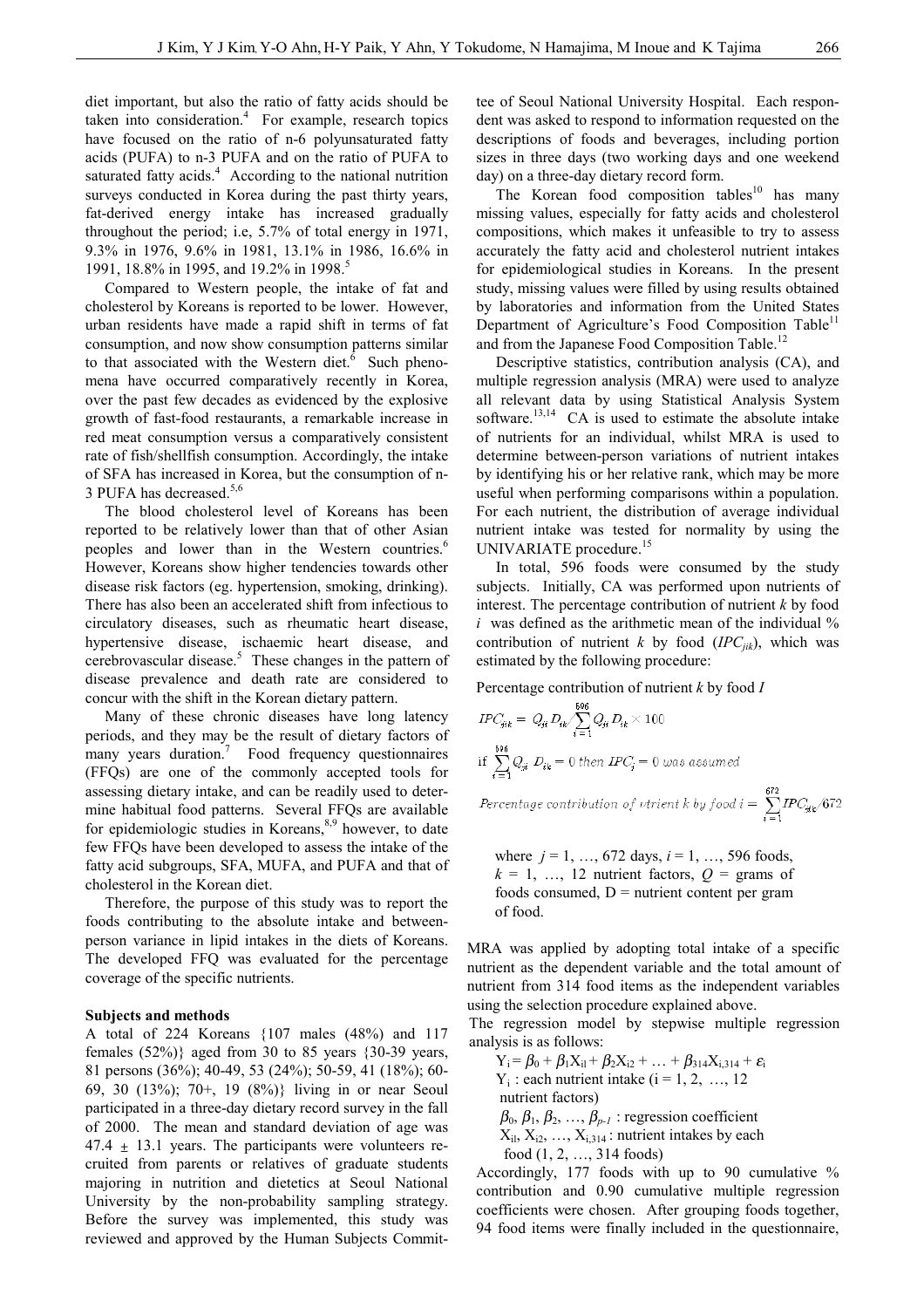as follows - grains and their products (15 food items), potatoes and starch (4), seeds (1), soybean, soybean products and other beans (4), vegetables (22), mushrooms (2), fruits (13), meats (7), eggs (1), fish (7), shellfish (4), other fish (2), seaweed (2), milk and dairy products (4), and beverages (6).

From the dietary survey using the three-day dietary records, the respondents' nutrient intakes were calculated in terms of energy, protein, carbohydrate, fat, fatty acids including SFA, MUFA, PUFA, n-6 PUFA, n-3 PUFA, linoleic acid, arachidonic acid, α-linolenic acid, EPA (eicosapentaenoic acid), and DHA (docosahexaenoic acid), and cholesterol. Dietary sources were also reported in the methods of CA and MRA. The percentage coverage of nutrients of interest was computed using the following formula: nutrient intakes calculated according to the developed FFQ divided by nutrient intakes consumed according to the data of three-day dietary records.

#### **Results**

Table 1 presents the intakes of energy, protein, carbohydrate, fat, fatty acids, and cholesterol for the 107 males and 117 females. Males had higher intakes of all the nutrients, except DHA. About 49 grams of fat (22% of total calories) and 38 grams of fat (21%) were consumed by males and females, respectively. The ratio of SFA to MUFA and PUFA for both genders was 1.2 : 1.5 : 1 and the ratios of n-6 to n-3 PUFA for males and females were 4.4 : 1 and 5.2 : 1, respectively.

**Table 1.** Nutrient intakes of the study subjects

|                               | Male                | Female              |
|-------------------------------|---------------------|---------------------|
|                               | $(N = 107)$         | $(N = 117)$         |
| Energy                        | $2011.0 \pm 687.2*$ | $1644.5 \pm 598.5$  |
| Protein                       | $83.8 \pm 41.3$     | $65.7 \pm 30.7$     |
| Carbohydrate                  | $301.2 \pm 93.5$    | $263.9 \pm 89.0$    |
| Fat $(g)$                     | $48.7 \pm 30.3$     | $37.5 \pm 26.6$     |
| SFA(g)                        | $13.6 \pm 9.3$      | $10.8 \pm 8.1$      |
| MUFA(g)                       | $17.6 \pm 13.2$     | $13.8 \pm 11.5$     |
| PUFA $(g)$                    | $11.6 \pm 7.5$      | $9.1 \pm 7.5$       |
| $n-6$ PUFA $(mg)$             | $9480.0 \pm 6449.2$ | $7597.9 \pm 6768.7$ |
| $n-3$ PUFA $(mg)$             | $2132.1 \pm 2662.7$ | $1462.7 \pm 1639.8$ |
| Linoleic acid (mg)            | $9258.4 \pm 6337.8$ | $7432.9 \pm 6659.8$ |
| $\alpha$ -linolenic acid (mg) | $1178.7 \pm 1562.8$ | $891.5 \pm 1305.3$  |
| Arachidonic acid (mg)         | $135.3 \pm 161.2$   | $99.2 \pm 115.7$    |
| $EPA$ (mg)                    | $278.9 \pm 689.5$   | $158.8 \pm 270.8$   |
| DHA(mg)                       | $172.1 \pm 1114.1$  | $235.1 \pm 1478.7$  |
| Cholesterol (mg)              | $330.2 \pm 272.2$   | $253.6 \pm 217.6$   |

 eicosapentaenoic acid; DHA: docosahexaenoic acid \* mean ± standard deviation; SFA: saturated fatty acids; MUFA: monounsaturated fatty acids; PUFA: polyunsaturated fatty acids; EPA:

 Tables 2 and 3 list the top 10 foods based on both CA and MRA analyses. For example, with 10 food items in the list, about 74% of arachidonic acid intake was explained by CA and 97% of between-person variances in α-linolenic acid intake by MRA. As for all nutrients, half of the absolute amounts could be accounted for except

total fat and n-3 PUFA with the 10-item food list.

 In the case of total fat, pork was the top food by both CA and MRA methods. Soybean oil was the next contributor, followed by chicken's eggs, sesame oil, and cow's milk by CA, while beef and butter were included in the top five items by MRA. SFA originated primarily from beef, cow's milk, pork, Ramyon (a type of Korean fried noodle), and rice according to CA. Foods of animal origin (including beef and pork), butter, Ramyon, and ice cream were major contributors to the variance in SFA.

 In terms of MUFA, beef provided the primary intake together with pork, chickens' eggs, sesame oil, and rice. Beef and pork were also the top foods and largely explained between-person variances in terms of MUFA intake. Soybean oil, rice, sesame oil, pork, and soybean curd were listed among those foods accounting for PUFA by CA. By MRA analysis, soybean oil was also the top contributor to PUFA followed by sesame oil, pork, perilla oil, and tuna. Because it represented a substantial fraction of PUFA, the sources of n-6 PUFA were the same as those of PUFA and it was found to originate from vegetable products, such as rice, vegetable oil (soybean oil and sesame oil) and soybean curd by CA and from fish including tuna by MRA. N-3 PUFA was derived from soybean oil together with soybean curd, mackerel, perilla oil, and anchovy by CA. Perilla oil was the largest source of n-3 PUFA and its marine origins included in order- eel, soybean oil, Pacific saury, and Alaska Pollack by MRA. Rice and soybean oil were the top contributors to α-linoleic acid consumption by CA and MRA, respectively. Other vegetable products (soybean oil, sesame oil, soy-bean curd, soybean paste, dried soybean) were included in the top ten foods, irrespective of the analytic methods used.

 Arachidonic acid was sourced from marine and animal origins by both analytic methods. The top source of  $\alpha$ linolenic acid was also sourced from soybean oil by CA and from perilla oil by MRA. Mayonnaise was included as one of the top five contributing foods based on MRA, and 83% of α-linolenic acid was attributed to perilla oil by cumulative  $R^2$ . EPA and DHA were sourced from marine products, such as, anchovy, eel, mackerel, Alaska Pollack, Pacific saury, yellow croacker, and tuna by both CA and MRA. Eel consumption explained almost half of the between-person variance in terms of EPA and DHA intake.

 Almost a fourth of the total cholesterol intake was attributed to chickens' eggs, which was the highest ranked item by both CA and MRA. Marine products were the next ranked items and these were followed by animal foods irrespective of the analytic methods used. From Tables 2 and 3, the top 10 food items selected could account for at least 50% of total intakes except for total fat and n-3 PUFA by CA and more than 65% of betweenperson variances by MRA. Table 4 shows that the percentage coverage of fat, fatty acids, and cholesterol by the food frequency questionnaire, compared to absolute total intakes of nutrients reported in the three-day dietary records. The percentage ranged from 61% for n-6 PUFA and linoleic acid to 90% for arachidonic acid.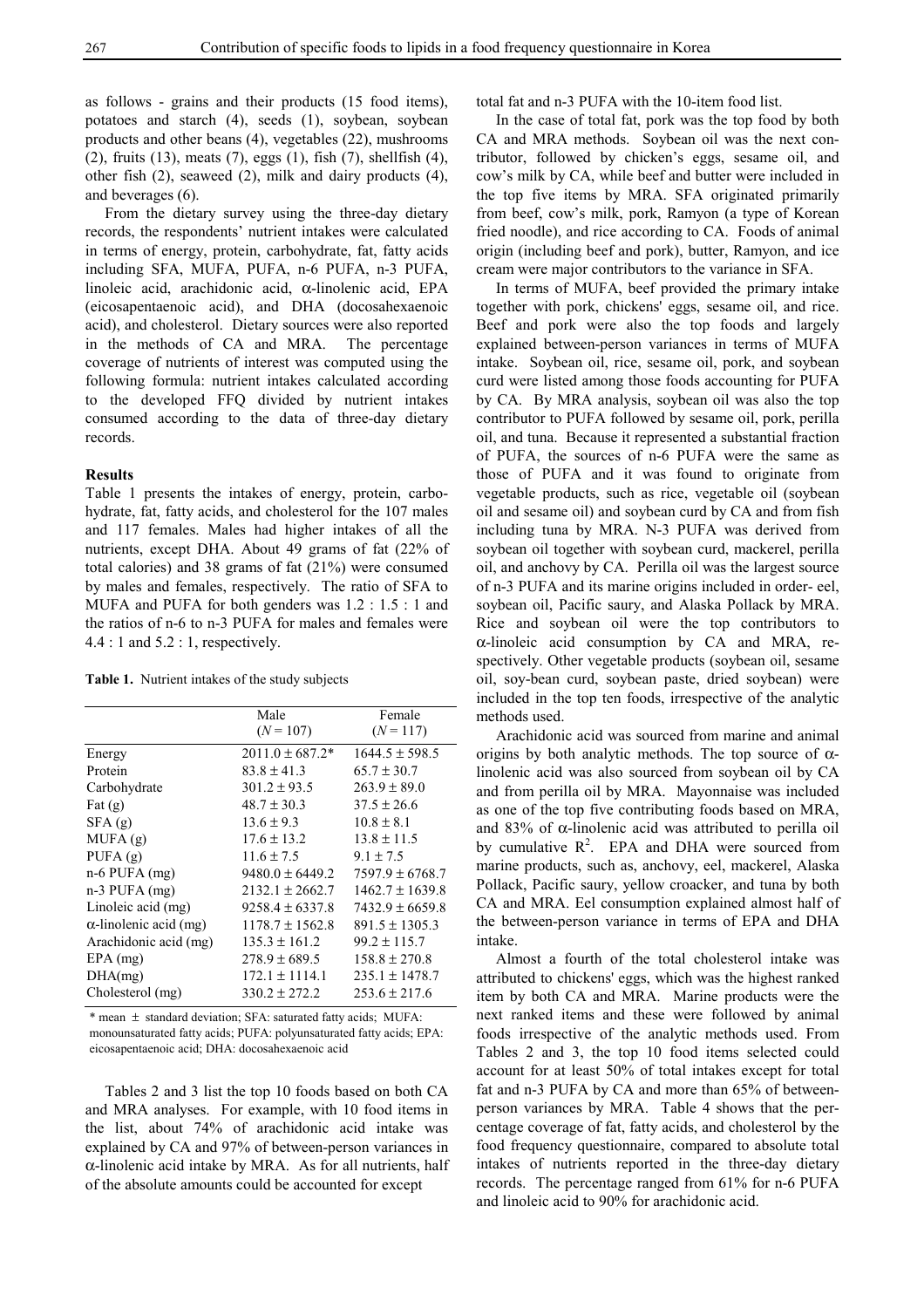#### **Discussion**

In this study, about 49 grams of total fats (22% of total energy) and 38 grams (21%) were consumed by males and females, respectively, which were similar to the amounts (47 grams in males and 36 grams in females) found by the national nutrition survey,<sup>5</sup> but were lower than found in other Korean adult studies.<sup>9,16</sup> Few Korean studies have calculated specific fat profiles by categorising fat consumption as SFA, MUFA, n-6 PUFA, and n-3 PUFA. $9,17$  In terms of cholesterol intake, the subjects in this study were found to consume more than those in another Korean study,<sup>16</sup> but less than in a Japanese study<sup>18</sup> and much less than subjects in Western countries.<sup>19</sup>

According to the results of the present study, the top five sources of total fat intake are pork, soybean oil, chickens' eggs, sesame oil, and cow's milk. The first contributing item in the national nutrition survey was also pork, and this was followed by beef, soybean oil, egg, and rice. $5,20$ In another study conducted in Korean adults, rice and beef were found to be the largest sources by CA and beef was ranked as the top item by  $MRA$ <sup>9</sup>. In a female collegian's study, soybean oil, cookies, and milk were found to supply a third of total fat intake, $2i$  while in a junior high school student's study, cereal was found to contribute 40% of the total intake. $22$  In the elderly, noodles were the largest source of fat,<sup>23</sup> and in other studies conducted in middle-aged

**Table 2.** Cumulative % contribution of the top 10 foods for total fat, fatty acids, and cholesterol

| Rank        | Food                                                 | Cumulative<br>%contribution | Rank            | Food                                                  | Cumulative %<br>contribution |
|-------------|------------------------------------------------------|-----------------------------|-----------------|-------------------------------------------------------|------------------------------|
| Total fat   |                                                      |                             |                 | <b>SFA</b>                                            |                              |
| 1           | Pork, raw                                            | 8.2                         | 1               | Beef, raw                                             | 16.4                         |
| 2           | Soybean oil                                          | 14.4                        | 2               | Cow's milk, ordinary<br>liquid milk                   | 24.0                         |
| 3           | Chicken's egg, whole<br>egg, fresh                   | 20.2                        | 3               | Pork, raw                                             | 31.4                         |
| 4           | Sesame oil                                           | 25.6                        | 4               | Ramyon, instant                                       | 36.5                         |
| 5           | Cow's milk, ordinary liquid<br>milk                  | 30.6                        | 5               | Rice, paddy rice, well-<br>milled rice, Japonica type | 41.3                         |
| 6           | Ramyon, instant                                      | 34.7                        | 6               | Chicken's egg, whole egg,<br>fresh                    | 46.1                         |
| 7           | Rice, paddy rice, well-milled<br>rice, Japonica type | 37.8                        | 7               | Coffee whitener                                       | 49.9                         |
| 8           | Mackerel, raw                                        | 40.5                        | 8               | Soybean oil                                           | 52.8                         |
| 9           | Beef, raw                                            | 42.7                        | 9               | Coffee, coffee mix                                    | 55.3                         |
| $10\,$      | Soybean curd, pressed                                | 44.7                        | 10              | Mackerel, raw                                         | 57.4                         |
| <b>MUFA</b> |                                                      |                             | <b>PUFA</b>     |                                                       |                              |
|             | Beef, raw                                            | 18.2                        | 1               | Soybean oil                                           | 11.8                         |
| 2           | Pork, raw                                            | 27.6                        | 2               | Rice, paddy rice, well-milled<br>rice, Japonica type  | 22.8                         |
| 3           | Chicken's egg, whole egg, fresh                      | 34.8                        | 3               | Sesame oil                                            | 31.4                         |
| 4           | Sesame oil                                           | 40.9                        | 4               | Pork, raw                                             | 38.1                         |
| 5           | Rice, paddy rice, well-milled<br>rice                | 46.2                        | 5               | Soybean curd, pressed                                 | 42.2                         |
| 6           | Soybean oil                                          | 50.7                        | 6               | Mackerel, raw                                         | 45.2                         |
| 7           | Cow's milk, ordinary liquid milk                     | 55.1                        | 7               | Mayonnaise                                            | 48.2                         |
| 8           | Ramyon, instant                                      | 59.2                        | 8               | Chicken's egg, whole egg,<br>fresh                    | 51.1                         |
| 9           | Mackerel, raw                                        | 61.9                        | 9               | Ramyon, instant                                       | 53.8                         |
| 10          | Chicken, meat and skin, raw                          | 64.1                        | 10              | Soybean, black soy bean,<br>raw                       | 56.3                         |
| n-6 PUFA    |                                                      |                             | n-3 PUFA        |                                                       |                              |
|             | Rice, paddy rice, well-milled<br>rice, Japonica type | 13.3                        | 1               | Soybean oil                                           | 10.3                         |
| 2           | Soybean oil                                          | 25.9                        | 2               | Soybean curd, pressed                                 | 16.8                         |
| 3           | Sesame oil                                           | 36.1                        | 3               | Mackerel, raw                                         | 23.0                         |
| 4           | Pork, raw                                            | 43.5                        | 4               | Perilla oil                                           | 28.1                         |
| 5           | Soybean curd, pressed                                | 47.5                        | 5               | Anchovy, boiled-dried                                 | 33.1                         |
| 6           | Chicken's egg, whole egg, fresh                      | 50.8                        | 6               | Rice, paddy rice, well-milled<br>rice, Japonica type  | 36.7                         |
| 7           | Mayonnaise                                           | 53.9                        | $7\phantom{.0}$ | Yellow croaker, raw                                   | 40.0                         |
| 8           | Ramyon, instant                                      | 56.9                        | 8               | Mayonnaise                                            | 42.6                         |
| 9           | Soybean, black soybean, raw                          | 59.6                        | 9               | Soybean paste                                         | 45.1                         |
| 10          | Soybean paste                                        | 62.2                        | 10              | Beef, raw                                             | 47.4                         |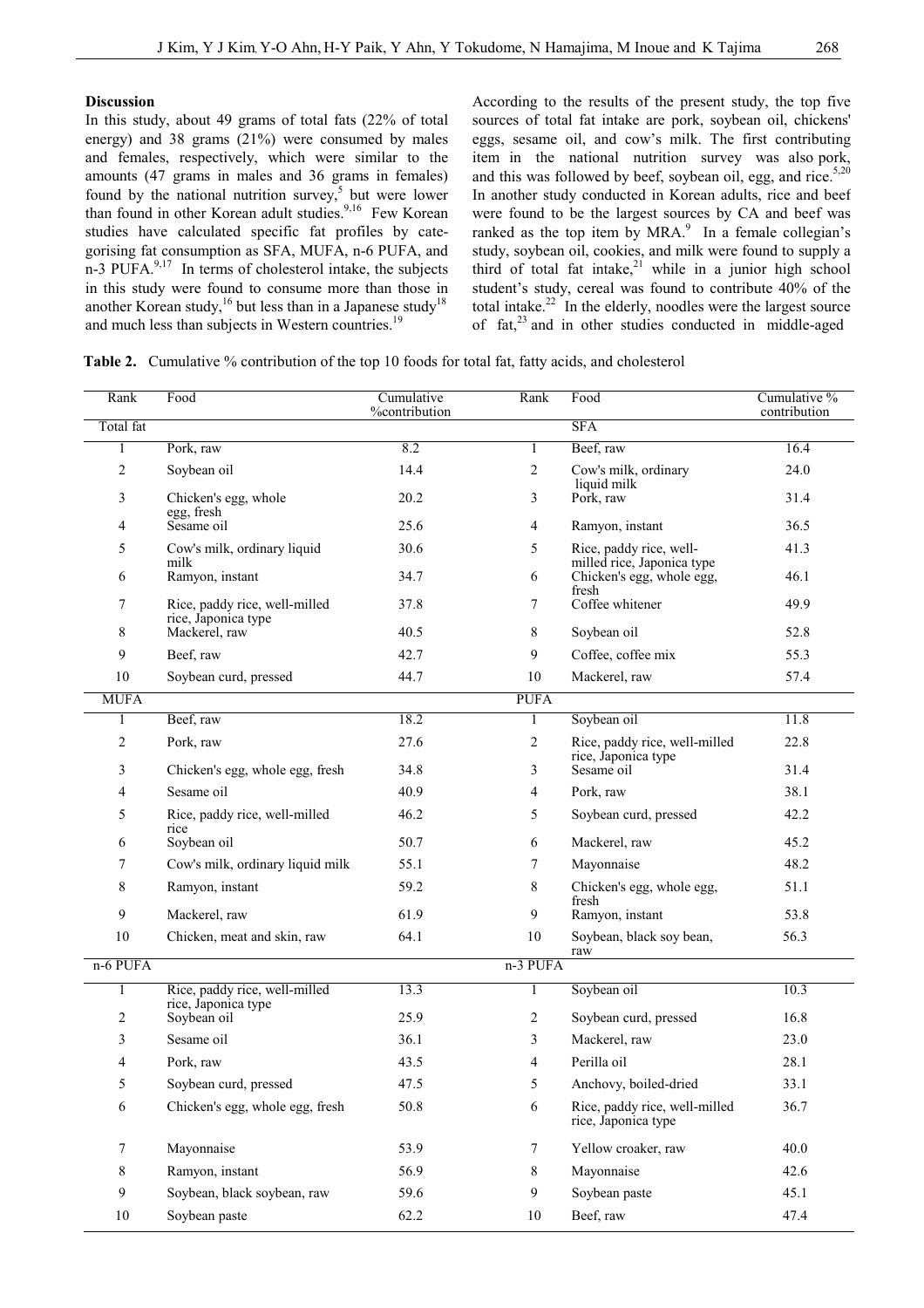| Rank                     | Food                                                 | Cumulative %<br>contribution | Rank             | Food                                 | Cumulative %<br>contribution |
|--------------------------|------------------------------------------------------|------------------------------|------------------|--------------------------------------|------------------------------|
| Linoleic acid            |                                                      |                              | Arachidonic acid |                                      |                              |
| 1                        | Rice, paddy rice, well-milled<br>rice, Japonica type | 13.7                         |                  | Pork, raw                            | 19.8                         |
| $\overline{c}$           | Soybean oil                                          | 26.5                         | 2                | Chicken's egg, whole egg,<br>fresh   | 37.7                         |
| 3                        | Sesame oil                                           | 36.8                         | 3                | Cow's milk, ordinary<br>liquid, milk | 52.0                         |
| 4                        | Pork, raw                                            | 44.0                         | 4                | Beef, raw                            | 58.0                         |
| 5                        | Soybean curd, pressed                                | 48.0                         | 5                | Mackerel, raw                        | 63.8                         |
| 6                        | Mayonnaise                                           | 51.2                         | 6                | Yellow croaker, raw                  | 66.6                         |
| 7                        | Chicken's egg, whole egg,<br>fresh                   | 54.3                         | 7                | Chicken, meat and skin,<br>raw       | 69.2                         |
| 8                        | Ramyon, instant                                      | 57.3                         | 8                | Anchovy, boiled-dried                | 71.3                         |
| 9                        | Soybean, black soybean, raw                          | 60.1                         | 9                | Tuna, bluefin tuna, canned<br>in oil | 72.8                         |
| 10                       | Soybean paste                                        | 62.8                         | 10               | Load bread                           | 73.9                         |
| $\alpha$ -linolenic acid |                                                      |                              | <b>EPA</b>       |                                      |                              |
| $\mathbf{1}$             | Soybean oil                                          | 13.9                         | 1                | Anchovy, boiled-dried                | 23.1                         |
| $\overline{c}$           | Soybean curd, pressed                                | 23.4                         | 2                | Yellow croaker, raw                  | 30.7                         |
| 3                        | Perilla oil                                          | 29.6                         | 3                | Mackerel, raw                        | 40.7                         |
| 4                        | Rice, paddy rice, well-milled<br>rice, Japonica type | 35.4                         | 4                | Alaska pollack, dried                | 46.4                         |
| 5                        | Soybean paste                                        | 39.1                         | 5                | Common squid, raw                    | 51.8                         |
| 6                        | Beef, raw                                            | 42.6                         | 6                | Tuna, bluefin tuna, canned<br>in oil | 55.1                         |
| 7                        | Mayonnaise                                           | 46.0                         | 7                | Fish paste, fried                    | 57.7                         |
| 8                        | Soybean, black soybean, raw                          | 49.4                         | 8                | Chicken, meat and skin,<br>raw       | 59.9                         |
| 9                        | Mackerel, raw                                        | 51.8                         | 9                | Crab, raw                            | 61.6                         |
| 10                       | Red pepper powder                                    | 54.1                         | 10               | Clam, meat, raw                      | 63.3                         |
| <b>DHA</b>               |                                                      |                              | Cholesterol      |                                      |                              |
| 1                        | Anchovy, boiled-dried                                | 24.4                         | 1                | Chicken's egg, whole egg,            | 24.1                         |
| $\overline{c}$           | Chicken's egg, whole egg,<br>fresh                   | 36.9                         | 2                | fresh<br>Anchovy, boiled-dried       | 32.1                         |
| $\mathfrak{Z}$           | Mackerel, raw                                        | 47.1                         | 3                | Pork, raw                            | 38.3                         |
| 4                        | Yellow croaker, raw                                  | 54.4                         | 4                | Beef, raw                            | 43.5                         |
| 5                        | Common squid, raw                                    | 58.4                         | 5                | Cow's milk, ordinary liquid<br>milk  | 47.3                         |
| 6                        | Alaska pollack, dried                                | 61.6                         | 6                | Common squid, raw                    | 50.3                         |
| 7                        | Tuna, bluefin tuna, canned in<br>oil                 | 64.3                         | 7                | Mackerel, raw                        | 52.7                         |
| 8                        | Fish paste, fried                                    | 66.5                         | 8                | Yellow croaker, raw                  | 55.0                         |
| 9                        | Pacific saury, raw                                   | 67.9                         | 9                | Dumpling, frozen                     | 56.7                         |
| 10                       | Crab, blue crab, raw                                 | 69.2                         | 10               | Chicken, meat and skin,<br>raw       | 58.3                         |

|  |  |  |  |  |  |  |  | <b>Table 2.</b> continued Cumulative % contribution of the top 10 foods for total fat, fatty acids, and cholesterol |
|--|--|--|--|--|--|--|--|---------------------------------------------------------------------------------------------------------------------|
|--|--|--|--|--|--|--|--|---------------------------------------------------------------------------------------------------------------------|

 SFA:Saturated Fatty Acids; MUFA:Monounsaturated Fatty Acids; PUFA:Polyunsaturated Fatty Acids; EPA:Eicosapentaenoic acid; DHA: Docosahexaenoic acid

subjects, rice was found to be the top contributing food.<sup>8,9</sup> On the other hand, in the US general population, fat intake was found to be mainly from hamburgers and hotdogs, while in the Japanese, fat intake was from chickens' eggs, vegetable oils, milk, and mayonnaise in order.18 Olive oil was found to account for one third of the fat intake of Italians.<sup>24</sup> In terms of SFA, in the present study, rice was included in one of the top five contributors by cumulative % contribution. Rice is also one of the major sources of total fat, SFA, and PUFA,

 because it is a very important component of the Korean diet, $9$  as in the Japanese.<sup>18</sup> The main source of SFA in elderly Italians was found to be cheese, while in the US elderly beef was the primary source of SFA.<sup>24</sup>

 In terms of PUFA, in this study, vegetable oils (soybean oil and sesame oil) were the top food items by CA, and perilla oil and tuna were ranked by MRA. In a study con-ducted upon Korean adults, rice and Bibimbap (rice cooked with assorted vegetables with or without meat)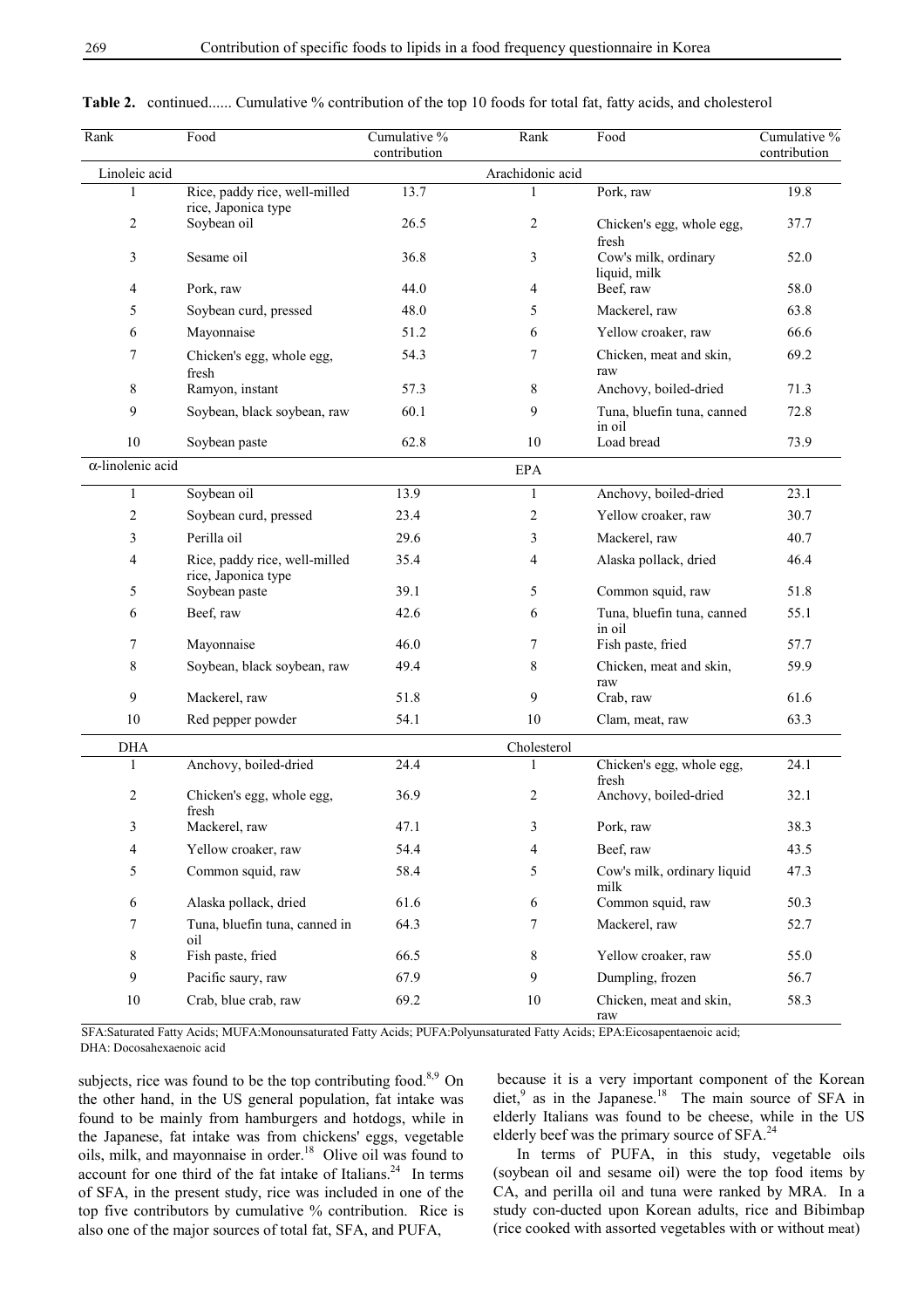# **Table 3.** Cumulative  $R^2$  of the top 10 foods for total fat, fatty acids, and cholesterol

| Rank                     | Food                              | Cumulative<br>R <sub>2</sub> | Rank                    | Food                              | Cumulative<br>R2 |
|--------------------------|-----------------------------------|------------------------------|-------------------------|-----------------------------------|------------------|
| Total fat                |                                   |                              | <b>SFA</b>              |                                   |                  |
| 1                        | Pork, raw                         | 0.20                         | 1                       | Beef, raw                         | 0.24             |
| $\overline{\mathbf{c}}$  | Soybean oil                       | 0.35                         | $\sqrt{2}$              | Pork, raw                         | 0.36             |
| 3                        | Beef, raw                         | 0.48                         | 3                       | <b>Butter</b>                     | 0.42             |
| 4                        | <b>Butter</b>                     | 0.51                         | 4                       | Ramyon, instant                   | 0.48             |
| 5                        | Orange, raw juice                 | 0.53                         | 5                       | Ice cream                         | 0.54             |
| 6                        | Chicken, meat and skin, raw       | 0.56                         | 6                       | Yogurt, curd type                 | 0.59             |
| 7                        | Sesame oil                        | 0.59                         | 7                       | Cow's milk, ordinary liquid milk  | 0.63             |
| 8                        | Cake, pound cake, butter          | 0.61                         | 8                       | Cake, pound cake, butter          | 0.67             |
| 9                        | Ramyon, instant                   | 0.63                         | 9                       | Chicken, meat and skin, raw       | 0.70             |
| 10                       | Doughnuts, ring type              | 0.65                         | $10\,$                  | Eel, conger eel, raw              | 0.72             |
| <b>MUFA</b>              |                                   |                              | <b>PUFA</b>             |                                   |                  |
| 1                        | Beef, raw                         | 0.34                         | 1                       | Soybean oil                       | 0.36             |
| 2                        | Pork, raw                         | 0.48                         | $\overline{c}$          | Sesame oil                        | 0.47             |
| 3                        | Soybean oil                       | 0.55                         | 3                       | Pork, raw                         | 0.56             |
| 4                        | Sesame oil                        | 0.60                         | 4                       | Perilla oil                       | 0.61             |
| 5                        | Chicken, meat and skin, raw       | 0.64                         | 5                       | Tuna, bluefin tuna, canned in oil | 0.66             |
| 6                        | Eel, conger eel, raw              | 0.67                         | 6                       | Mayonnaise                        | 0.70             |
| 7                        | Yogurt, curd type                 | 0.69                         | 7                       | Eel, conger eel, raw              | 0.73             |
| 8                        | Doughnuts, ring type              | 0.71                         | 8                       | Soybean, black soybean, raw       | 0.75             |
| 9                        | Chicken's egg, whole egg, fresh   | 0.73                         | 9                       | Corn oil                          | 0.77             |
| 10                       | Ramyon, instant                   | 0.74                         | 10                      | Yogurt, curd type                 | 0.79             |
| n-6 PUFA                 |                                   |                              | n-3 PUFA                |                                   |                  |
| 1                        | Soybean oil                       | 0.39                         | 1                       | Perilla oil                       | 0.33             |
| $\overline{2}$           | Sesame oil                        | 0.52                         | $\overline{2}$          | Eel, conger eel, raw              | 0.56             |
| 3                        | Pork, raw                         | 0.64                         | 3                       | Soybean oil                       | 0.60             |
| 4                        | Tuna, bluefin tuna, canned in oil | 0.69                         | 4                       | Pacific saury, raw                | 0.63             |
| 5                        | Mayonnaise                        | 0.73                         | 5                       | Alaska pollack, dried             | 0.65             |
| 6                        | Corn oil                          | 0.76                         | 6                       | Yellow croaker, raw               | 0.66             |
| 7                        | Yogurt, curd type                 | 0.79                         | 7                       | Soybean, black soybean, raw       | 0.67             |
| 8                        | Soybean, black soybean, raw       | 0.81                         | 8                       | Spanish mackerel, raw             | 0.68             |
| 9                        | Chicken, meat and skin, raw       | 0.83                         | 9                       | Tuna, bluefin tuna, canned in oil | 0.69             |
| 10                       | Muffins, with whole milk          | 0.85                         | 10                      | Common squid, raw                 | 0.70             |
| Linoleic acid            |                                   |                              | Arachidonic acid        |                                   |                  |
| $\mathbf{1}$             | Soybean oil                       | 0.40                         | $\mathbf{1}$            | Pork, raw                         | 0.41             |
| $\overline{\mathbf{c}}$  | Sesame oil                        | 0.53                         | $\overline{\mathbf{c}}$ | Eel, conger eel, raw              | 0.59             |
| 3                        | Pork, raw                         | 0.64                         | 3                       | Beef, raw                         | 0.68             |
| 4                        | Mayonnaise                        | 0.69                         | 4                       | Chicken's egg, whole egg, fresh   | 0.71             |
| 5                        | Tuna, bluefin tuna, canned in oil | 0.73                         | 5                       | Chicken, meat and skin, raw       | 0.73             |
| 6                        | Corn oil                          | 0.77                         | 6                       | Doughnuts, ring type              | 0.74             |
| 7                        | Yogurt, curd type                 | 0.79                         | 7                       | Tuna, bluefin tuna, canned in oil | 0.75             |
| 8                        | Soybean, black soybean, raw       | 0.81                         | 8                       | <b>Butter</b>                     | 0.76             |
| 9                        | Muffins, with whole milk          | 0.84                         | 9                       | Chum salmon, raw                  | 0.77             |
| 10                       | Chicken, meat and skin, raw       | 0.85                         | 10                      | Cow's milk, ordinary liquid milk  | 0.78             |
| $\alpha$ -linolenic acid |                                   |                              | <b>EPA</b>              |                                   |                  |
| 1                        | Perilla oil                       | 0.83                         | 1                       | Eel, conger eel, raw              | 0.48             |
| $\sqrt{2}$               | Soybean oil                       | 0.91                         | $\overline{c}$          | Alaska pollack, dried             | 0.53             |
| 3                        | Soybean, black soybean, raw       | 0.93                         | 3                       | Pacific saury, raw                | 0.58             |
| 4                        | Mayonnaise                        | 0.94                         | $\overline{4}$          | Yellow croaker, raw               | 0.60             |
| 5                        | Soybean curd, pressed             | 0.95                         | 5                       | Tuna, bluefin tuna, canned in oil | 0.61             |
| 6                        | Pork, raw                         | 0.95                         | 6                       | Common squid, raw                 | 0.62             |
| 7                        | Muffins, with whole milk          | 0.96                         | 7                       | Spanish mackerel, raw             | 0.63             |
| 8                        | Yogurt, curd type                 | 0.96                         | 8                       | Crab, blue crab, raw              | 0.64             |
| 9                        | Pacific saury, raw                | 0.97                         | 9                       | Chum salmon, raw                  | 0.65             |
| 10                       | Salad dressing                    | 0.97                         | $10\,$                  | Bastard halibut, raw              | 0.66             |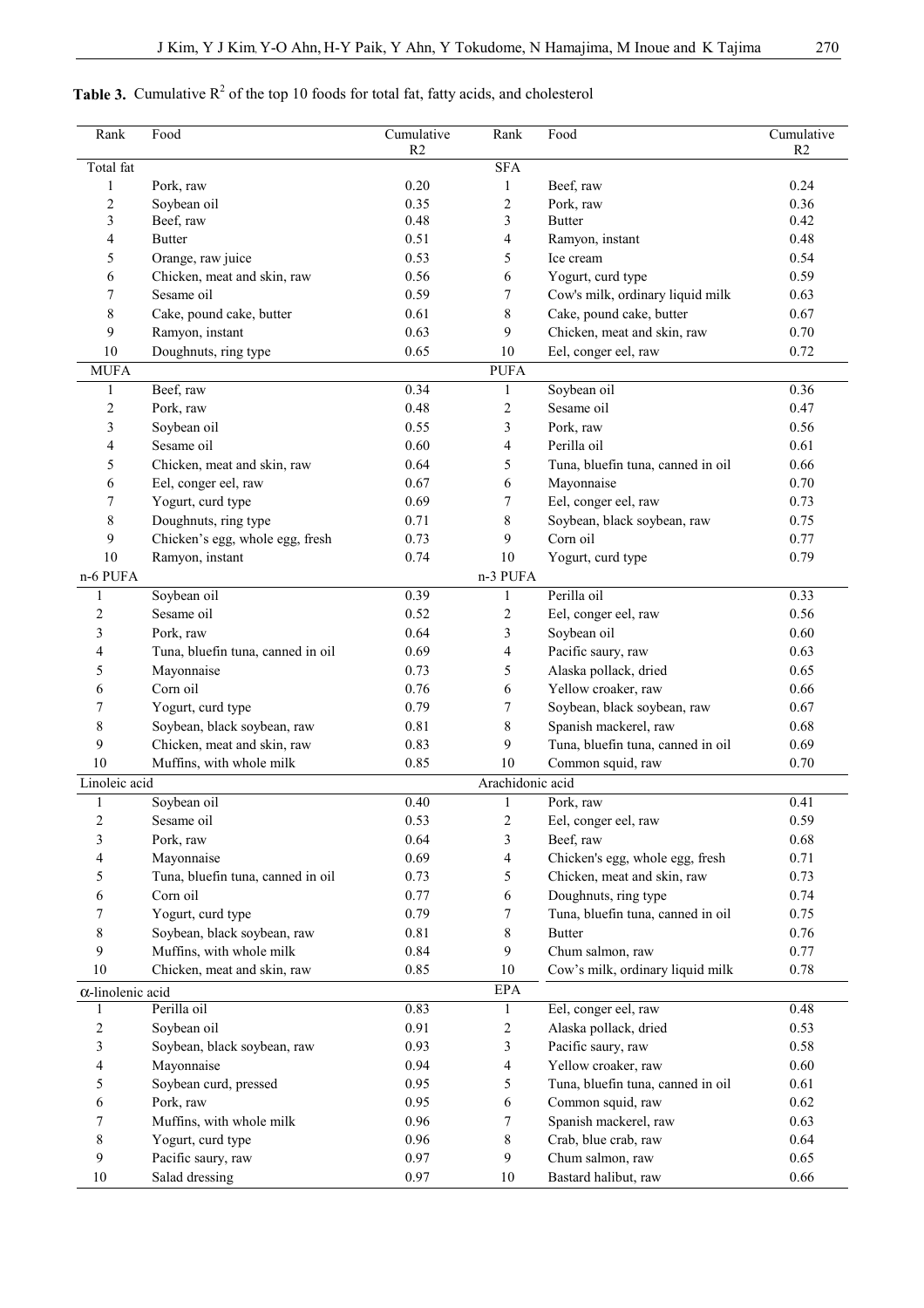| Rank         | Food                              | Cumulative R2 | Rank        | Food                              | Cumulative R2 |
|--------------|-----------------------------------|---------------|-------------|-----------------------------------|---------------|
| <b>DHA</b>   |                                   |               | Cholesterol |                                   |               |
|              | Eel, conger eel, raw              | 0.48          |             | Chicken's egg, whole egg, fresh   | 0.46          |
| 2            | Pacific saury, raw                | 0.52          | 2           | Eel, conger eel, raw              | 0.57          |
| 3            | Yellow croaker, raw               | 0.55          | 3           | Common squid, raw                 | 0.63          |
| 4            | Spanish mackerel, raw             | 0.58          | 4           | Alaska Pollack, dried             | 0.68          |
| 5            | Alaska Pollack, dried             | 0.60          | 5           | Dumpling, frozen                  | 0.72          |
| 6            | Tuna, bluefin tuna, canned in oil | 0.62          | 6           | Beef, raw                         | 0.76          |
| $\mathbf{r}$ | Common squid, raw                 | 0.64          | 7           | Yellow croaker, salt-cured, dried | 0.78          |
| 8            | Chum salmon, raw                  | 0.65          | 8           | Anchovy, boiled-dried             | 0.80          |
| 9            | Bastard halibut, raw              | 0.66          | 9           | Chicken, meat and skin, raw       | 0.81          |
| 10           | Fish paste, fried                 | 0.67          | 10          | Sponge cake, with wheat flour     | 0.82          |

**Table 3.** continued...... Cumulative  $R^2$  of the top 10 foods for total fat, fatty acids, and cholesterol

SFA:Saturated Fatty Acids;MUFA:Monounsaturated Fatty Acids;PUFA:Polyunsaturated Fatty Acids;EPA:Eicosapentaenoic acid;DHA:Docosahexaenoic

**Table 4.** Percentage coverage of total fat, fatty acids, and cholesterol by the FFQ

|                          | Coverage $(\% )$ |  |  |  |  |
|--------------------------|------------------|--|--|--|--|
|                          |                  |  |  |  |  |
| Total fat                | 72               |  |  |  |  |
| <b>SFA</b>               | 85               |  |  |  |  |
| <b>MUFA</b>              | 78               |  |  |  |  |
| PUFA                     | 63               |  |  |  |  |
| N-6 PUFA                 | 61               |  |  |  |  |
| N-3 PUFA                 | 68               |  |  |  |  |
| Linoleic acid            | 61               |  |  |  |  |
| $\alpha$ -linolenic acid | 63               |  |  |  |  |
| Arachidonc acid          | 90               |  |  |  |  |
| <b>EPA</b>               | 66               |  |  |  |  |
| <b>DHA</b>               | 69               |  |  |  |  |
| Cholesterol              | 84               |  |  |  |  |

SFA:Saturated Fatty Acids; MUFA:Monounsaturated Fatty Acids; PUFA:Polyunsaturated Fatty Acids; EPA:Eicosapentaenoic acid; DHA: Docosahexaenoic acid

were the largest source of PUFA by CA and MRA, respectively.<sup>9</sup> On the other hand, the Japanese top source of PUFA was vegetable oil (salad oil by CA and safflower oil by  $MRA$ ),<sup>18</sup> which is similar to the result obtained by an Italian study. $24$  In terms of linoleic acid consumption, rice was also the major source by CA and mayonnaise and tuna were included in the list by MRA. Vegetable oils were also the largest sources of linoleic acid in Italians and Japanese, while mayonnaise and margarine accounted for about 28% of the linoleic intake in Americans.<sup>18,24</sup>

 It can be implied that fewer foods are needed to account for a proportion of the between-person variance in intake, than are needed to explain the same proportion of the study subjects' total intake. The result of this study concurs with the findings of Byers *et al*. 25 Similarly, as mentioned by Stryker *et al.*,<sup>26</sup> a limited number of foods can better explain between-person variance than the individuals' total intake. For example, a list of 10 foods selected by stepwise regression were able to explain between-person variance better than 10 foods selected by their percentage contribution to total intake.

 From the results of this study and the Korean national nutrition survey, although the absolute total fat intake was relatively low and consumption of marine products

comparatively high compared with developed Western countries, PUFA/SFA ratio of Koreans seems to deviate from the ideal.<sup>19,27</sup> The PUFA/SFA ratio in this study was 0.81 – 0.85, which is similar to the results of several other studies<sup>9,17</sup> and higher than that found in the U.S.,<sup>28,29</sup> but lower than that found in the Japanese.<sup>18</sup> However, the fatderived energy intake of Koreans has continued to increase during the recent couple of decades.<sup>6</sup> In addition, based on reports about preferred cooking methods in young Koreans, the young tend to favour French fries (39% of total energy) more than boiled potatoes  $(0.5\%)$ .<sup>22</sup> Considering the trend of dietary patterns, it is important that we develop well-designed food frequency questionnaires that allow large-scaled epidemiological research for assessing usual food intakes of fat and fat-related nutrients.

#### **Acknowledgement**

This study was supported by a Grant-in-Aid for Cancer Research on Priority Area from the Ministry of Education, Science, Sports and Culture and Technology of Japan.

#### **References**

- 1. Elliott WH, Elliott DC. Biochemistry and molecular biology. New York: Oxford University Press, 1997.
- 2. Guyton AC, Hall JE. Textbook of medical physiology. 9<sup>th</sup> ed. Philadelphia: WB Saunders Co., 1996.
- 3. World Cancer Research Fund/American Institute for Cancer Research. Food, nutrition and prevention of cancer: a global perspective. Washington DC: American Institute for Cancer Research, 1997.
- 4. Willett WC, Sacks FM. Chewing the fat-how much and what kind? N Eng J Med 1991; 324: 121-123.
- 5. Ministry of Health and Welfare. National Health/Nutrition Survey. Seoul: Ministry of Health and Welfare, 2000.
- 6. Kim S, Moon S, Popkin BM. The nutrition transition in South Korea. Am J Clin Nutr 2000; 71: 44-53.
- 7. Willett WC. Nutritional epidemiology. 2nd edn. New York: Oxford University Press, 1998.
- 8. Kim MK, Lee SS, Ahn YO. Reproducibility and validity of a self-administered semiquantitative food frequency questionnaire among middle-aged men in Seoul.Korean J Community Nutr 1996; 1: 376-394.
- 9. Kim MY, Suh I, Nam CM, Yoon JY, Shim JS, Oh KW. Development and evaluation of a simple semi-quantitative food frequency questionnaire using the contribution of specific foods to absolute intake and between-person variation of nutrient consumption. Korean J Nutr 2002; 35: 250-262.